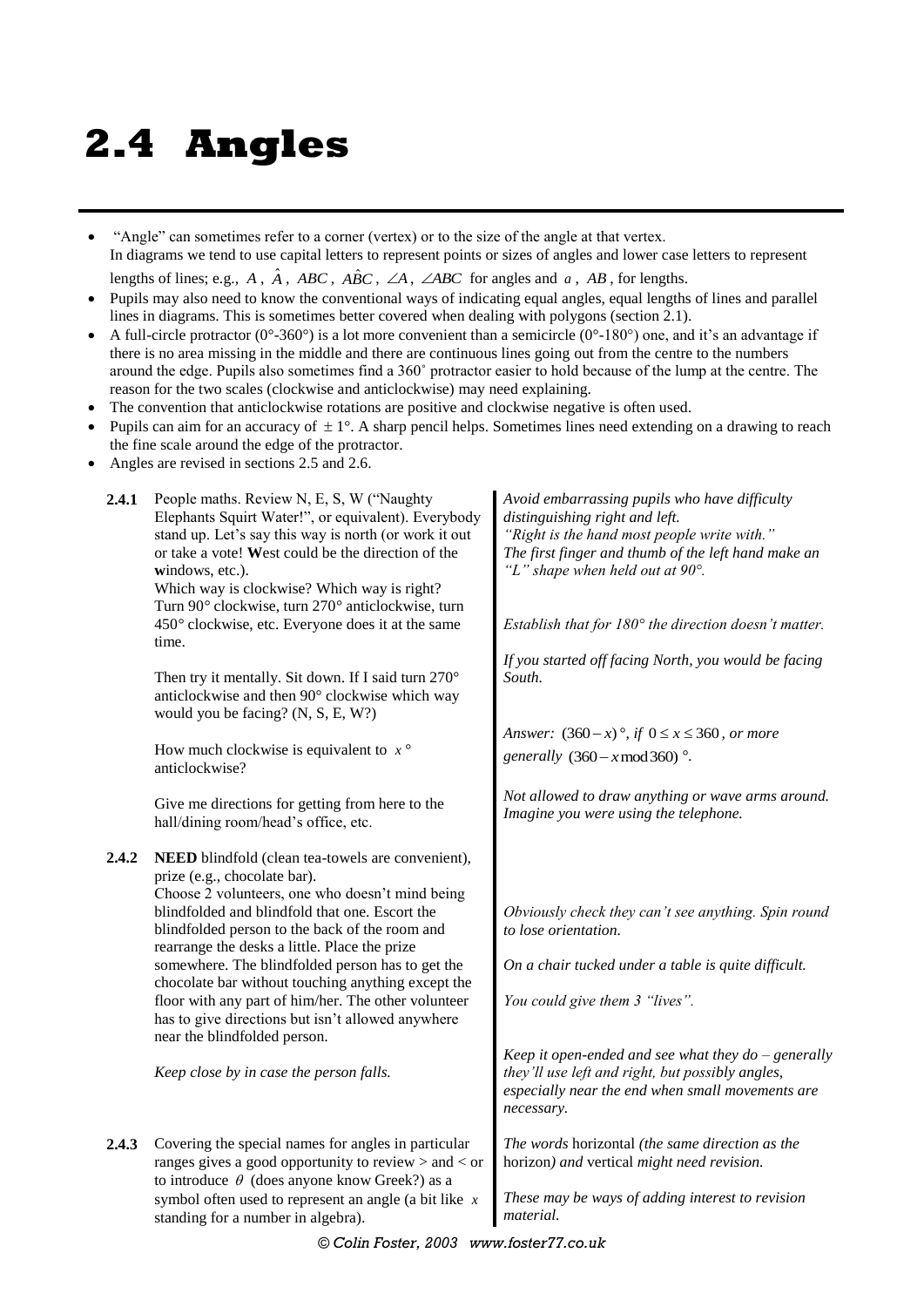|       | acute angles: $0 < \theta < 90$ ;<br>right angle (quarter turn): $\theta = 90$ ;<br>obtuse angles: $90 < \theta < 180$ ;<br>straight line (half turn): $\theta = 180$ ;<br>reflex angles: $180 < \theta < 360$ ;<br>full turn: $\theta = 360$ .                                                                                                                                                                                          | The "angle facts" that the angles on a straight line<br>add up to $180^\circ$ and the angles at a point add up to<br>360° are really just definitions of what we count as<br>"straight" and what we mean by "all the way<br>round" together with our choice of how many<br>degrees to have in a full turn.                                     |
|-------|------------------------------------------------------------------------------------------------------------------------------------------------------------------------------------------------------------------------------------------------------------------------------------------------------------------------------------------------------------------------------------------------------------------------------------------|------------------------------------------------------------------------------------------------------------------------------------------------------------------------------------------------------------------------------------------------------------------------------------------------------------------------------------------------|
|       | Why do you think there are 360° in a full turn?<br>We could measure in $%$ (25% for a quarter turn,<br>etc.) or "minutes" (15 min for a quarter turn).                                                                                                                                                                                                                                                                                   | Just a convention/historical accident; apparently the<br>Babylonians counted in 60's (base 60) instead of<br>10's like we do.<br>We could use $2\pi$ (radians) or 400 (gradients) or<br>anything you like for a full turn.                                                                                                                     |
| 2.4.4 | Testing Angle Accuracy.<br>Draw axes from 0 to 10 horizontally and 0 to 30<br>vertically. Must use the same scale (e.g.,<br>0.5 cm for 1 unit) on both axes.<br>As accurately as possible, join $(0,0)$ to $(10,10)$ .<br>Measure the angle made by this line and the<br>horizontal axis.                                                                                                                                                | Pupils may enjoy the chance to press the mysterious<br>tan button on the calculator before they learn about<br>it in trigonometry.<br>Answer: Should obviously be 45° because we're<br>bisecting the 90° between the axes, but the calculator<br>knows what it should be: make sure you're in<br>degrees mode and do $tan^{-1}1$ .             |
|       | Now join $(0,0)$ to $(10,20)$ and again measure the<br>angle this line makes with the horizontal axis.<br>Finally $(0,0)$ to $(10,30)$ .                                                                                                                                                                                                                                                                                                 | Check with $\tan^{-1} 2 = 63.43494882$ °.                                                                                                                                                                                                                                                                                                      |
|       | Pupils may suspect that the line joining, say, $(0,0)$ to<br>(10,25) would make an angle of $\tan^{-1}$ 2.5 with the<br>$x$ -axis.                                                                                                                                                                                                                                                                                                       | Check with $\tan^{-1}3 = 71.56505118^{\circ}$ .<br>Further points may be chosen if more practice is<br>needed; this saves photocopying sheets of random<br>angles for pupils to measure, and reviews co-<br>ordinates at the same time. It may also be more<br>interesting.                                                                    |
| 2.4.5 | What is an angle?<br>(Imagine your little brother/sister wanted to know<br>what your maths homework was about.)<br>Tell me a job in which you'd have to think about<br>angles?                                                                                                                                                                                                                                                           | It's quite hard to explain; you can't really say<br>"distance between", etc.<br>Need to talk about rotating or turning: "a way of<br>saying how much something has turned".<br>flying a plane, footballer, plumber, roofer, TV aerial<br>fitter, maths teacher, etc.                                                                           |
| 2.4.6 | Parallel and perpendicular logically crop up here,<br>because parallel lines are straight lines going in the<br>same direction (angle between them = $0^{\circ}$ ) and<br>perpendicular lines are lines that are at 90° to each<br>other. (Even if the lines go on for ever in both<br>directions, perpendicular lines don't necessarily<br>touch in 3 dimensions. Non-parallel non-intersecting<br>lines are called <i>skew</i> lines.) | It isn't enough to say that parallel lines are just lines<br>the same distance apart because so are the<br>circumferences of concentric circles or railway<br>tracks going round a bend. The lines also have to be<br>straight.<br>Could discuss infinity. Do parallel lines ever meet?<br>Not if they're always a certain (non-zero) distance |
|       | Pupils may know from reflection and refraction in<br>science that "normal" means at $90^{\circ}$ (the angles of<br>light rays are measured from lines normal to the<br>surfaces).                                                                                                                                                                                                                                                        | apart. On a globe "parallel" lines of longitude meet<br>at the N and S poles.                                                                                                                                                                                                                                                                  |
| 2.4.7 | Find out how much the Leaning Tower of Pisa leans<br>(could do this for homework).                                                                                                                                                                                                                                                                                                                                                       | Answer: about 10°, although it varies year by year<br>as it leans more and then engineers try to straighten<br>it a little.                                                                                                                                                                                                                    |
| 2.4.8 | NEED "Which Angles are Equal?" sheets, pencil<br>crayons, protractors perhaps.                                                                                                                                                                                                                                                                                                                                                           | The intention is that pupils draw a circle (about $1$ cm<br>radius) at each of the 15 crossing points and then<br>using two colours shade vertically opposite angles                                                                                                                                                                           |
|       | This seems to work better than asking pupils to draw                                                                                                                                                                                                                                                                                                                                                                                     | the same colour. Equal angles at different crossing                                                                                                                                                                                                                                                                                            |

I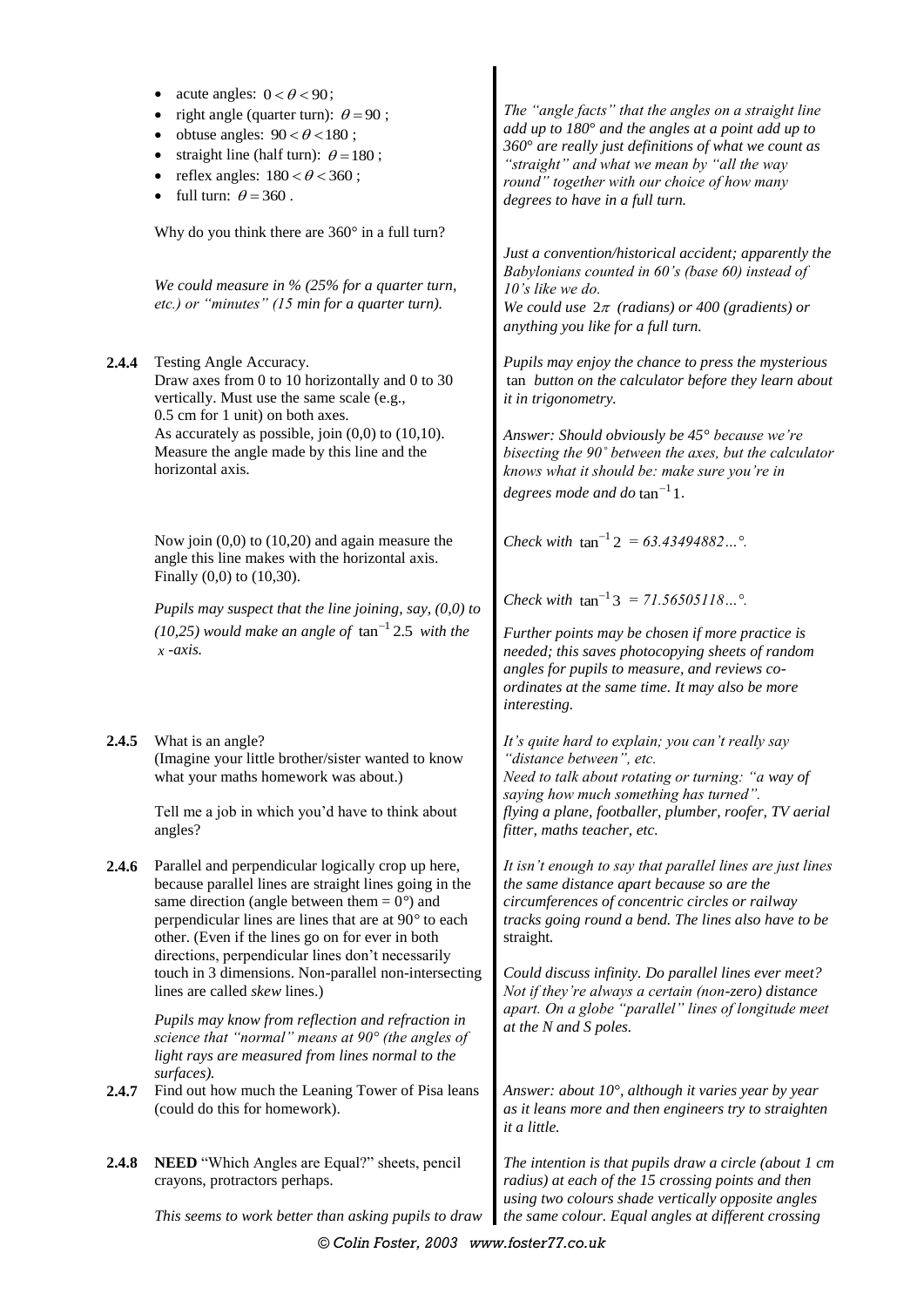*their own lines, because unless you're careful there isn't room to mark the angles clearly. Have some spare copies because when you've gone very wrong it's hard to rescue!*

How many colours will you need?

**2.4.9** Angles associated with parallel lines. Learning the names can be tedious. First concentrate on identifying which angles are equal to each other and which pairs of angles sum to 180*°* (supplementary angles). If you have a rectangular whiteboard and a metre stick (or pole for opening the windows) you can easily lay the stick across parallel sides of the board at different angles to show what equals what;

otherwise use a noticeboard or desk.



*The line crossing a pair of parallel lines is called a*  transversal*.*

**2.4.10** Clock Angles.

If you look at the minute and hour hands of a clock, there are two angles between them. I'm only interested in the smaller of the two angles. Tell me a time when the angle is 90°. Why is 12.15 not exactly correct? Will 12.15 be more or less than 90°? Tell me another time when the angle will be just less than 90°? When will it be just more? What will the angle be at 9.30?

Work out the (smaller) angle between the hands at

| 3.00    | 2.11.00 | 30 |
|---------|---------|----|
| 4 3 3 0 | 12.05   | 45 |

(Pupils can do some of this mentally.)

**2.4.11** The sum of the three interior angles in a triangle = 180°.

> **NEED** small paper triangles, one per pupil. Hand them out. Who's got a nearly right-angled triangle? Who's got a nearly equilateral triangle?, etc. Hold it up.

Class experiment – between us we're trying all sorts of triangles.

**Option 1:** You can tear off the corners and arrange the pieces next to one another to make a straight line. *points should also be coloured the same colour.*

*Answer: 6, because there are 3 pairs of parallel lines, and each can intersect any of the others – and*   ${}^3C_2$  = 3. Each intersection creates 2 different-sized *angles, so altogether there will be 6 different angles.*

Vertically opposite *angles (like scissors or a pair of pupils' rulers, like letter X) – nothing to do with a "vertical" direction, but angles opposite at a "vertex" (= point).*

Corresponding *angles (in corresponding positions, like Chris and Katie, both at the end of a row in the classroom, like letter F).*

Alternate *angles (opposite sides of the line that goes through the parallel pair of lines, like letter Z).*

Interior *angles – the odd ones out because they're not equal but they sum to 180° (like letter C).*

*(Unfortunately "C-angles" are "interior" and the "C" doesn't stand for "corresponding".)*

*Interior angles in* polygons *are just the inside angle at each vertex, and they sum to different amounts depending on how many sides the polygon has.*

## *Answers:*

*This smaller angle may be acute, right-angled or obtuse but never reflex.*

*3.00 and 9.00. Other times are probably not exact. The hour hand will have moved a bit as well. Less. Less: 1.20, 2.25, 3.30, 4.35, 5.40, 6.45, etc.*

*More: 4.05, 5.10, 6.15, 7.20, 8.25, 9.30, etc. Hour hand will be half way between 9 and 10 (15*° *above the 9) so the angle is 90 + 15 = 105*°*.*

*Answers:*

| 1 Q O $^{\circ}$ | $2.30^{\circ}$         | $165^\circ$   |
|------------------|------------------------|---------------|
| $4.75^\circ$     | $\leq$ 27.5 $^{\circ}$ | $127.5^\circ$ |

*Make use of symmetry (3.30 will be the same angle as 8.30 – not 9.30 – because it's just a reflection in a mirror).*

*Be sure that pupils don't think you're saying "***some** *of the angles in a triangle are 180˚ – and some aren't"!*

*You can make these quickly and easily using two or three sheets of coloured A4 paper and a guillotine. Make sure that there are a variety of acute-angled, obtuse-angled and right-angled triangles.*

*Tearing is better than cutting because it's easy to see which corner is the* angle *that was previously in the triangle.*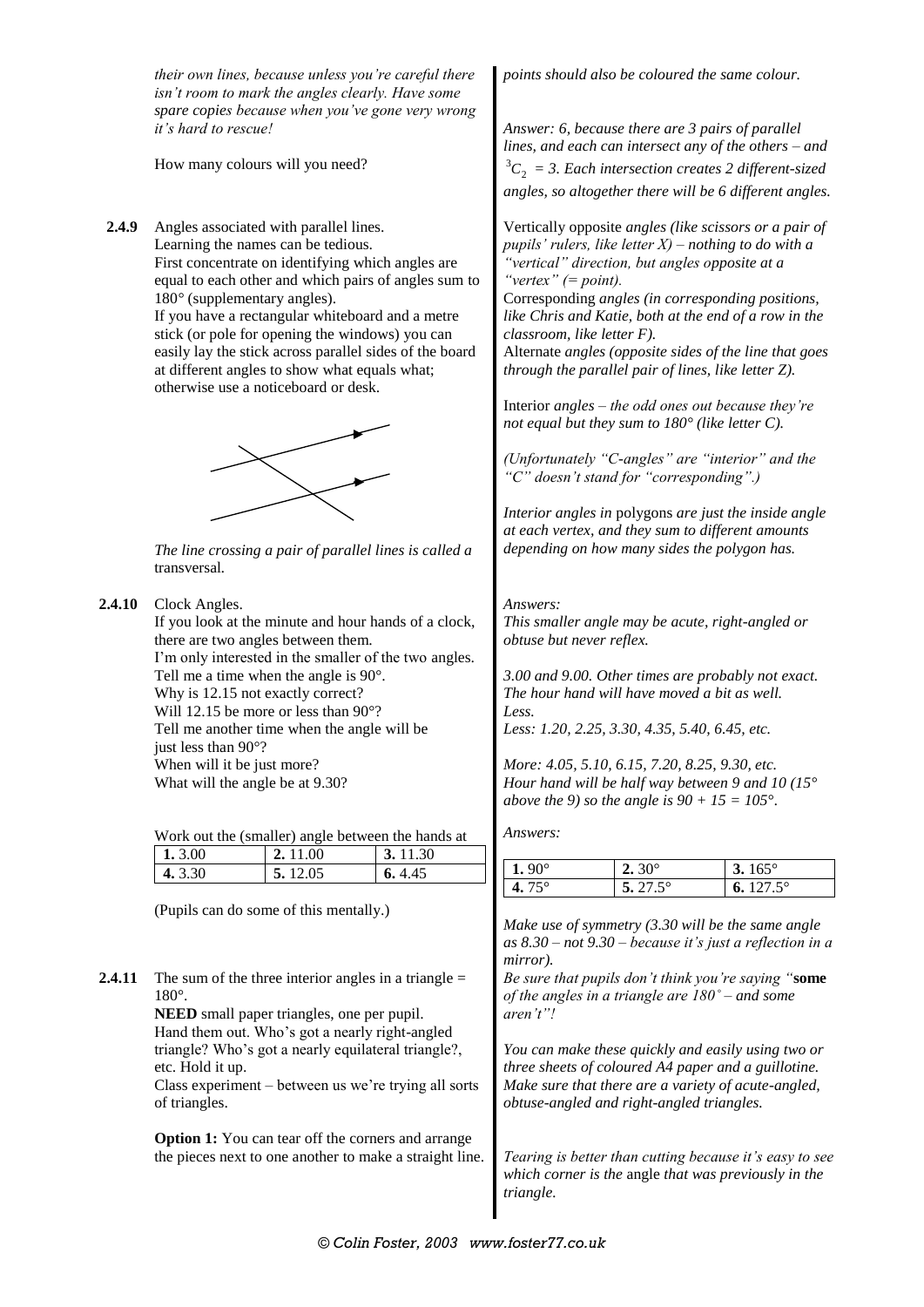

**Option 2:** Put the longest side horizontal (largest) angle at the top) if you can tell, and measure the lengths of the two shorter sides; divide those lengths by two to find the mid-points of those two shorter sides and mark them. Join them with a ruler to give a line parallel to the bottom side and fold the top part down along this line (see diagram right). Fold in the other two corners (vertical fold lines) and all three angles should meet together and make 180°.

**Dynamic Proof:** Draw a "general" triangle on the board and put a large cardboard arrow or similar straight object (must have distinguishable ends) in the middle of the bottom side (see diagram right, **1**). We're going to use the arrow to "add up" angles. Slide it to the left corner (no change in direction so no angle yet) and rotate it to "measure" the interior angle at that corner (**2**). Slide it to the top corner, and, still rotating anticlockwise, "add on" that corner angle (actually the angle vertically opposite to it, which is equal) (**3**). Slide it, without changing direction, to the final (right) corner and "add on" that angle (still anticlockwise), leaving the arrow pointing 180° relative to its initial position (**1**).

(This is similar to the standard proof that the exterior angles of any polygon add up to 360° by walking around it.)

**2.4.12** How many times in the course of 12 hours are the hands of a clock at right angles to each other?

*Pupils can invent similar puzzles.*

**2.4.13** The hour hand and minute hand on an analogue clock coincide at 12 noon. When is the next time when they coincide exactly?

> Hint: It won't be exactly 1.05 pm. Will it be before or after? *(After)*

*If they coincide t hours after 1 o'clock, then*   $\theta_h = 30(t+1)$  *and*  $\theta_m = 360t$ , *so solving simultaneously gives*  $30(t+1) = 360t$  *and so*  $t = \frac{1}{11}$ *hour after 1 o'clock.*

**2.4.14** Triangles. Draw up a table like this (big enough to contain *drawings*):

|                  | scalene | isosceles | equilateral |
|------------------|---------|-----------|-------------|
| acute-<br>angled |         |           |             |
| obtuse-          |         |           |             |

*Option 2 may be better if many pupils have done option 1 before.*



*Note that neither option 1 nor option 2 is a* proof*, although they can be turned into proofs by thinking about equal angles.*



*Work like this shows the dynamic aspect of angles – they're a measure of turning movement.*

*Answer: 22 times Imagine starting and finishing at 12.00. The hands will be at right angles twice in every one hour period, except that we will count 3.00 and 9.00 twice (because they occur on the hour), so we have to subtract those two. 24 – 2 = 22 times.*

*Answer: Can use simultaneous equations, even the concept of angular velocity, if you like.*

*A neater way is to see first that the occasions when the hands coincide will occur regularly. (At the 1.05 ish time, imagine rotating the painted numbers so that it reads 12 noon again – you could carry on like this.)*

*Since it will happen 11 times in 12 hours, each coincidence will occur after*  $\frac{12}{11}$  *of an hour; i.e., at 1.05 and 27 secs, 2.10 and 55 secs, etc.*

*There are two systems for naming triangles: by their angles or by the lengths of their sides.*

*Note that "acute-angled" means all the angles are acute, whereas "obtuse-angled" means only that there is* one *obtuse angle (more would be impossible*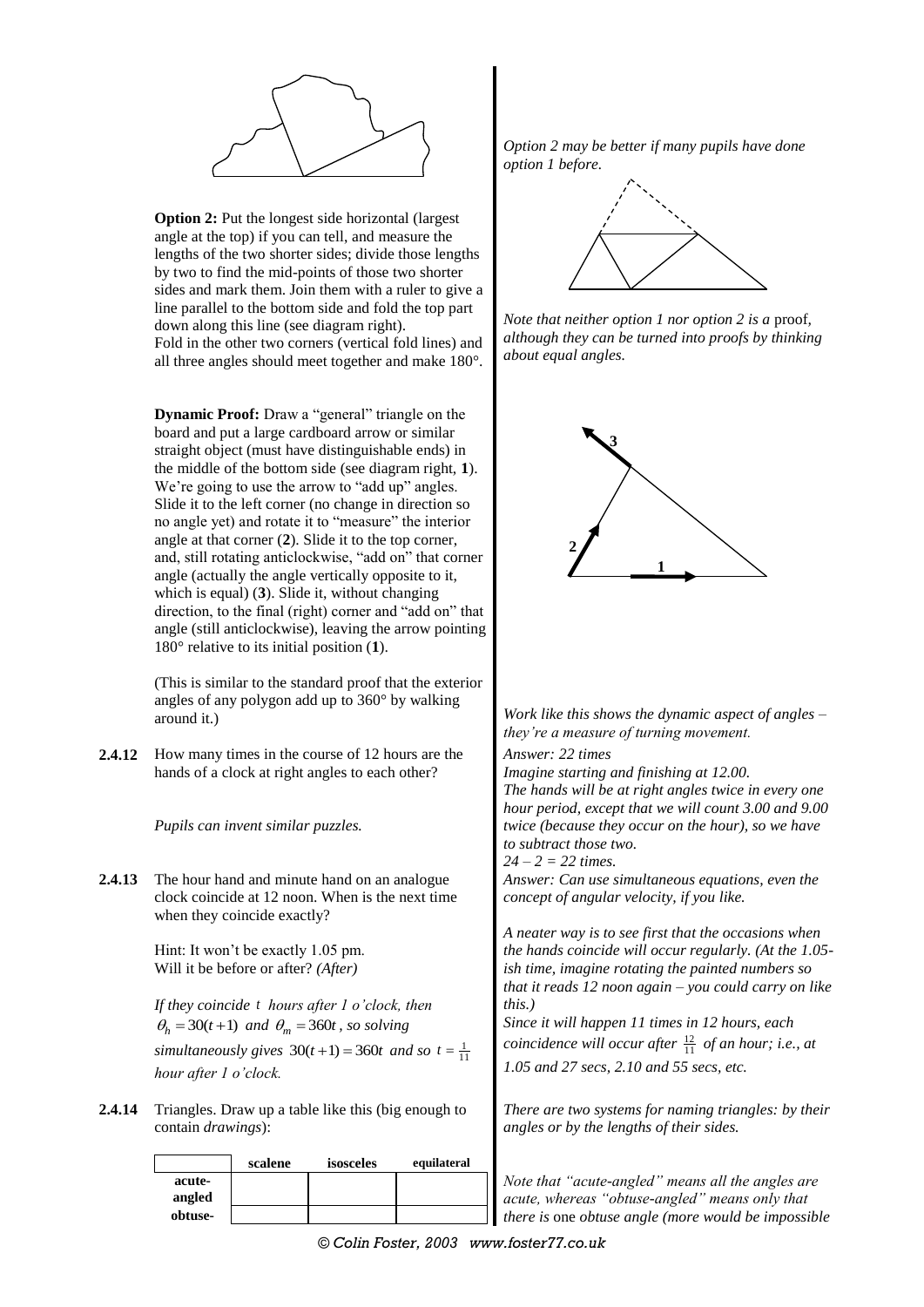|        | angled                                                                                                 |                                                                      |                                                                                                                                                                                                                                                                                              |                                                                                                                                                                                                                             | $-$ see section 2.4.15).                                                                                                                                                                                                                                                                                                                                                                                                                                                                                                                                                          |  |  |
|--------|--------------------------------------------------------------------------------------------------------|----------------------------------------------------------------------|----------------------------------------------------------------------------------------------------------------------------------------------------------------------------------------------------------------------------------------------------------------------------------------------|-----------------------------------------------------------------------------------------------------------------------------------------------------------------------------------------------------------------------------|-----------------------------------------------------------------------------------------------------------------------------------------------------------------------------------------------------------------------------------------------------------------------------------------------------------------------------------------------------------------------------------------------------------------------------------------------------------------------------------------------------------------------------------------------------------------------------------|--|--|
|        | right-<br>angled                                                                                       |                                                                      |                                                                                                                                                                                                                                                                                              |                                                                                                                                                                                                                             |                                                                                                                                                                                                                                                                                                                                                                                                                                                                                                                                                                                   |  |  |
|        | table.                                                                                                 |                                                                      | For the top left square, if a triangle can be both<br>scalene and acute-angled, draw an example. Put X if<br>it's impossible, and try to say why. Complete the                                                                                                                               |                                                                                                                                                                                                                             | Answers:<br>Equilateral triangles must be acute-angled, because<br>all the angles have to be $60^\circ$ .<br>All other combinations are possible.                                                                                                                                                                                                                                                                                                                                                                                                                                 |  |  |
| 2.4.15 |                                                                                                        |                                                                      | What sorts of angles can a triangle have?                                                                                                                                                                                                                                                    |                                                                                                                                                                                                                             | Answers:                                                                                                                                                                                                                                                                                                                                                                                                                                                                                                                                                                          |  |  |
|        | why not.<br>1. an obtuse angle?<br>5. a reflex angle;<br>6. two right angles;<br>8. four acute angles? | 2. two obtuse angles?<br>7. a right angle and an acute angle?        | Here are some more specific questions.<br>If the answer is yes, make up an example and draw<br>or list the angles; if the answer is no, try to explain<br>Can a triangle have (as <i>interior</i> angles)<br>3. an obtuse angle and a right angle?<br>4. an obtuse angle and an acute angle? |                                                                                                                                                                                                                             | 1. yes, lots of examples;<br>2. no, because their total would be $>180^\circ$ ;<br>3. no, because their total would be $>180^\circ$ ;<br>4. yes, lots of examples;<br>5. no, because it would be $>180^\circ$ ;<br>6. no, because their total would be $180^{\circ}$ and there<br>needs to be a non-zero third angle;<br>7. yes, lots of examples;<br>8. no, because although their total might be $180^\circ$<br>(e.g., 40°, 45°, 45°, 50°), a<br>"tri-angle" has to<br>have exactly 3 angles!<br>Note that we are always talking about the interior<br>angles of the triangles. |  |  |
| 2.4.16 | question 1);                                                                                           | are and what kind of triangle it is.<br>is the same size as angle B; | I'll call the angles in each one A, B and C.<br>is three times the size of angle A;<br>is three times the size of angle $\bf{B}$ (not same as<br>4. Angle B is four times the size of angle A and<br>angle C is five times the size of angle A.                                              | I'm thinking of a triangle. Tell me how big its angles<br>1. Angle B is twice the size of angle A and angle C<br>2. Angle A is twice the size of angle B and angle C<br>3. Angle B is twice the size of angle A and angle C | Answers:<br>1. $A = 30^{\circ}$ , $B = 60^{\circ}$ , $C = 90^{\circ}$ ;<br>scalene right-angled triangle;<br>2. $A = 90^{\circ}$ , $B = 45^{\circ}$ , $C = 45^{\circ}$ ;<br>isosceles right-angled triangle;<br>3. $A = 20^{\circ}$ , $B = 40^{\circ}$ , $C = 120^{\circ}$ ;<br>scalene obtuse-angled triangle;<br>4. $A = 18^\circ$ , $B = 72^\circ$ , $C = 90^\circ$ ;<br>scalene right-angled triangle.<br>These can be solved by forming equations or by trial<br>and improvement or by "intuition".<br>Pupils can make up their own for each other.                          |  |  |
| 2.4.17 | Polygon Angles.                                                                                        | What if I just draw any quadrilateral?<br>(Keep it convex for now.)  | ("Interior" angles in polygons means something<br>different from "interior" angles formed when a<br>straight line crosses a pair of parallel lines.)<br>What do the angles inside a square add up to?                                                                                        |                                                                                                                                                                                                                             | Drawing polygons with various numbers of sides and<br>measuring and summing the interior angles of each<br>tends to give very inaccurate results, although it is a<br>possible approach.<br>Most will know/guess 360°.<br>Show how it can be split by a diagonal into two<br>triangles. Colour the angles in one triangle red and<br>the other blue. What do the blue angles add up to?,<br>etc.                                                                                                                                                                                  |  |  |
|        | into triangles.                                                                                        | say about each of the interior angles?                               | Use this trick of splitting into triangles to work out<br>the total interior angle in polygons with sides from 5<br>all the way up to 10. Choose one vertex and joining<br>this to all the other vertices, so dividing the polygon<br>If the polygon happens to be regular, what can you     |                                                                                                                                                                                                                             | If the polygon has n sides (and so n vertices), this<br>method will divide it into $n-2$ triangles.<br>So the total interior angle = $180(n-2)$ .<br>In a regular polygon, the interior angles will be<br>equal, so each will be $\frac{180(n-2)}{n} = 180 - \frac{360}{n}$ .                                                                                                                                                                                                                                                                                                     |  |  |
|        |                                                                                                        |                                                                      | If the polygon contains one or more reflex angles,                                                                                                                                                                                                                                           |                                                                                                                                                                                                                             |                                                                                                                                                                                                                                                                                                                                                                                                                                                                                                                                                                                   |  |  |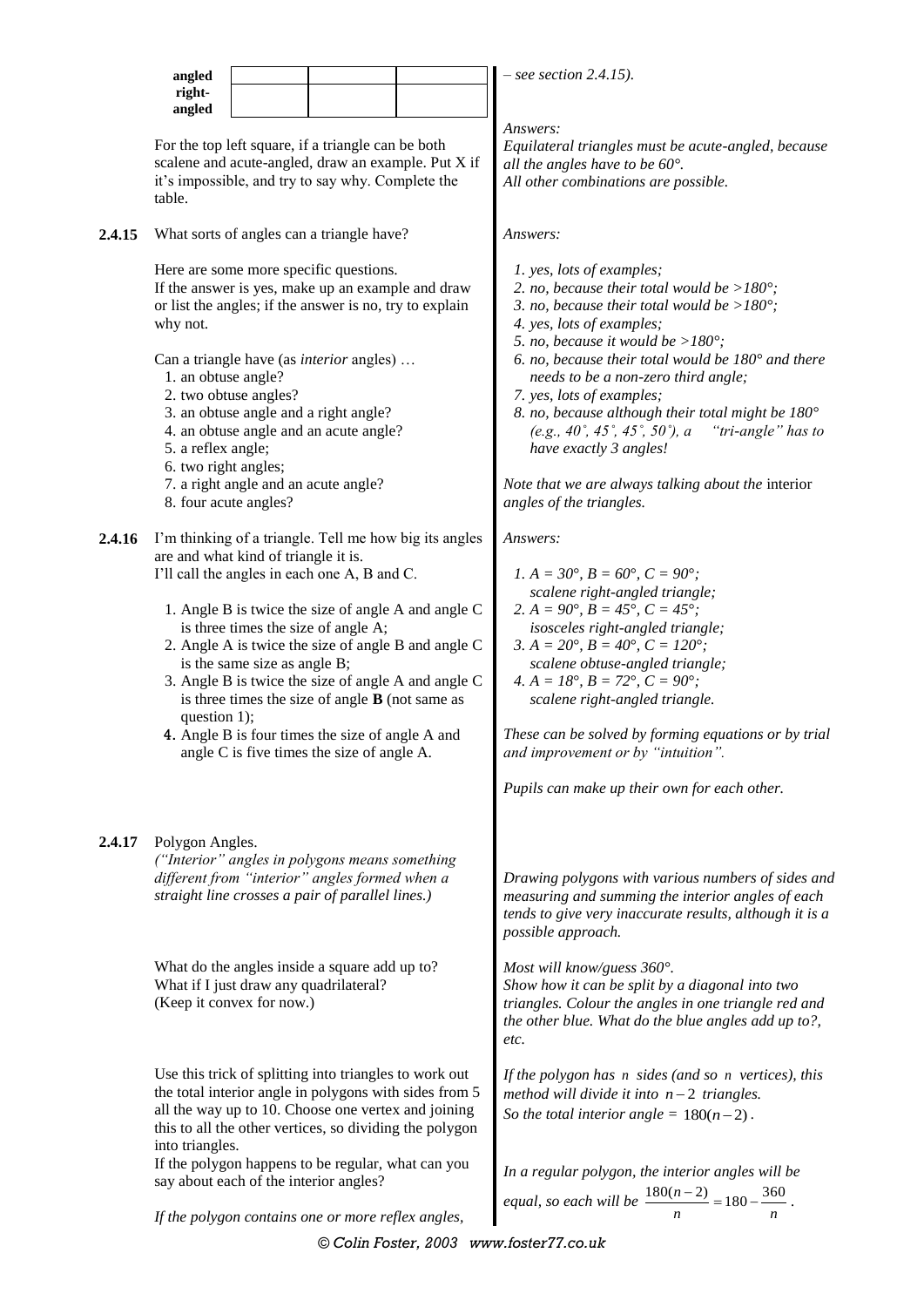*this method of dissection into triangles doesn't work. In that case, one or more points have to be chosen inside the triangle and these joined to as many vertices as possible. In this way, the polygon can always be divided into triangles, and each additional internal "point" contributes an extra 360° to the total angle, and this has to be subtracted. (The total interior angle for a concave polygon like this is always the same as for a convex polygon with the same number of sides.)*

Plot a graph of "size of one interior angle of a regular *n* -gon" against *n* .

Make a prediction for  $n = 100$ . Why does this happen?

*The graph gets closer and closer to 180° as the number of sides the polygon has goes up. (There is an asymptote at 180˚.) When*  $n = 100$ ,  $angle = 176.4^{\circ}$ . *As the number of sides goes up, the polygon looks* 

*more and more like a circle, and if you zoom in on any part of the circumference of a circle it looks almost like a straight line (180° interior angle).*

*Mathematically, if is the angle, then*

 $\frac{180(n-2)}{2} = 180 - \frac{360}{2}$  $\theta = \frac{180(n-2)}{n} = 180 - \frac{360}{n}$ , and as *n* gets larger

*and larger,*  360  $\frac{30}{n}$  gets smaller and smaller, so that  $\theta$ 

*increases, getting closer and closer to 180°.*  $(As n \rightarrow \infty, \theta \rightarrow 0.)$ 

## **2.4.18** Exterior angles.

**NEED** newspaper and scissors.

The "exterior angle" doesn't mean all the angle outside the shape at each vertex; it means the *change in direction* at each vertex, so that exterior angle + interior angle at each vertex equals 180° (see diagram right).

(For a concave polygon, where the interior angle at one or more vertices is a reflex angle, we say that there is no exterior angle at that vertex.) Place sheets of newspaper on the floor and imagine walking round it (start in the middle of one of the sides). The total change in direction is  $4 \times 90^\circ =$ 360°. This will always happen. (Cut the paper so that it makes a more unusual polygon and do it again.) After we've walked round the whole shape we're always pointing back in the same direction.

2.4.19 Any convex polygon with *n* sides can be split up into  $n-2$  triangles. How many ways are there of doing that?

| no. of<br>sides<br>n | no. of<br>triangles<br>$n-2$ | total<br><i>interior</i><br>angle | size of each<br>angle if<br>polygon is<br>regular |
|----------------------|------------------------------|-----------------------------------|---------------------------------------------------|
| 3                    |                              | 180                               | 60                                                |
| 4                    | 2                            | 360                               | 90                                                |
| 5                    | 3                            | 540                               | 108                                               |
| 6                    | 4                            | 720                               | 120                                               |
| 7                    | 5                            | 900                               | 128.6                                             |
| 8                    | 6                            | 1080                              | 135                                               |
| 9                    | 7                            | 1260                              | 140                                               |
| 10                   | 8                            | 1440                              | 144                                               |



*Common-sense says the angle at each corner will get bigger as the polygon gets more sides.*

*An alternative way to find the interior angle of a regular polygon is to begin with the* exterior *angles (which sum to 360° for any polygon), so in a regular polygon each must be*  $\frac{360}{n}$ .

*Therefore, since each exterior angle and interior angle together must make a straight line, each interior angle must be equal to* 



*(Or you can go outdoors and use or draw with chalk a shape on the ground.)*

*For this to work with a concave polygon we need to count the exterior angle where there is a reflex interior angle as* negative*, because at that corner we change from going clockwise to going anticlockwise (or vice versa).*

*With an equilateral triangle, the exterior angles are 120*°*. Exterior angles are important when doing LOGO programming (see section 3.8).*

*Answer:*

| n | no. of ways | n | no. of ways |
|---|-------------|---|-------------|
|   |             |   |             |
|   |             |   |             |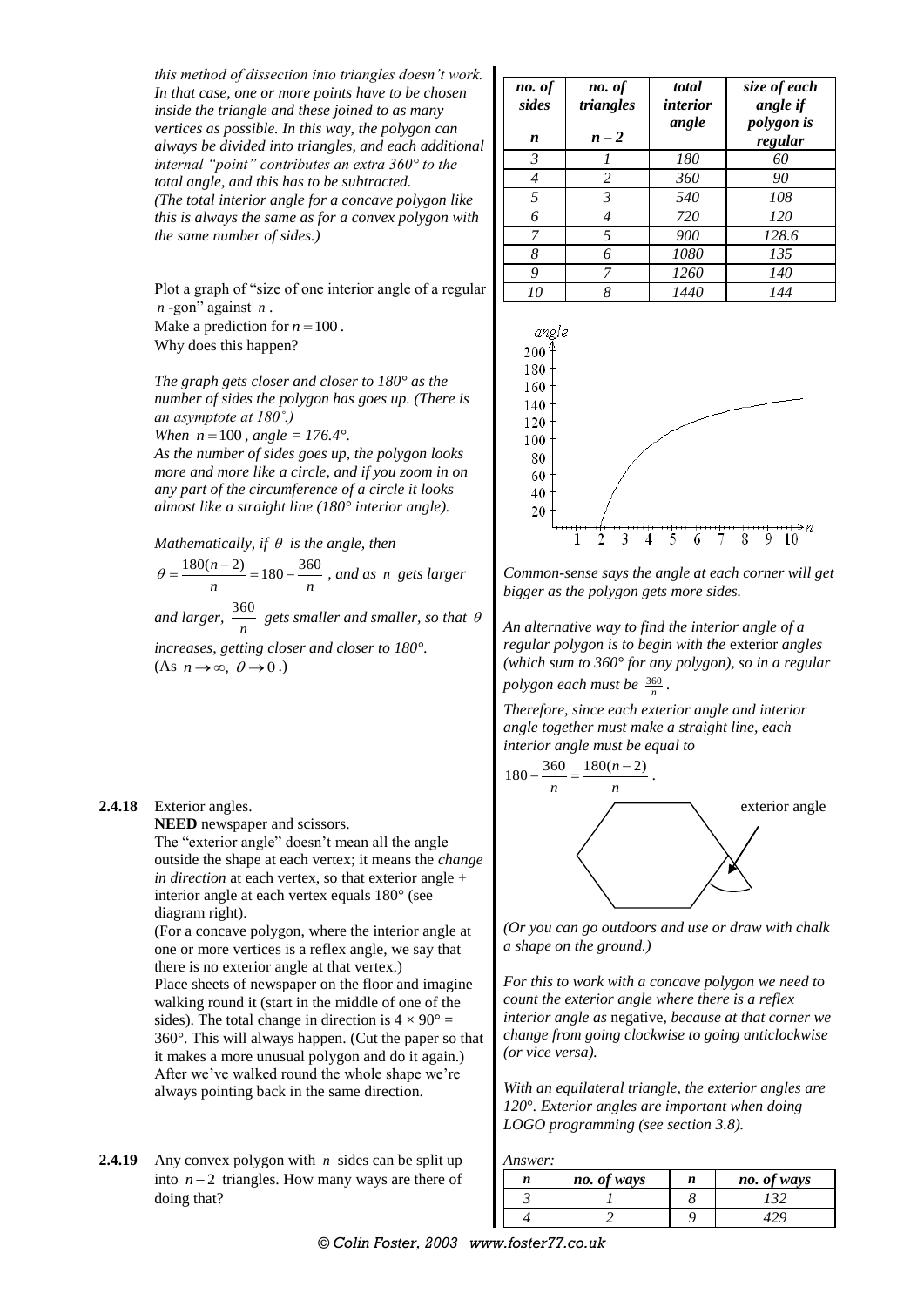*They fit the formula*

number of ways = 
$$
\frac{2n-4C_{n-2}}{n-1}
$$

*For instance, for*  $n = 6$  *you can have, e.g.,* 



*.*

- **2.4.20** Constructing and solving equations from polygon and parallel line angles; e.g., a triangle has angles  $2x$ ,  $3x$  and  $5x$ ; how much are they?
- **2.4.21** Angles in 3 dimensions. Two diagonals are drawn on two adjacent faces of a cube. If they meet at a vertex, what angle do they make with each other?

*People often go for complicated methods like trigonometry or vectors, but particularly in geometry there is often an easier and more elegant solution.*

**2.4.22** How much can an object lean without toppling? For instance, a  $3 \times 1 \times 1$  cuboid brick standing on its end – what's the steepest slope it can balance on? *For this brick,*

*maximum angle of slope* =  $\tan^{-1} \frac{1}{3} = 18.4$   $\degree$ .

|  | 10                              | 1430  |
|--|---------------------------------|-------|
|  |                                 | 4862  |
|  | י י<br>$\overline{\phantom{a}}$ | 16796 |

*These are the* Catalan *numbers (Eugène Catalan, 1814-1894).*

It might seem that for  $n \geq 5$  there will just be n ways, because  $n-3$  vertices can be joined to each of *the n vertices, but there are more than this because the cuts need not all meet at one point. For*  $n \geq 6$ *there are dissections like those on the left.*

*Answer:*  $10x = 180$ *, so x* = 18<sup>°</sup>*, so the three angles are 36°, 54° and 90°.*

*It's easy to make up this kind of thing or find examples in books.*

*Answer: need to do a diagram or make a model.*



*If you add in a third diagonal, you can see that you get an equilateral triangle (all sides are the same length), so the interior angles are all 60°.*

*Answer: If the object is uniform (the same all the way through), then its "centre of mass" will lie at the geometric centre. The object will be stable if a vertical line going through the centre of mass passes within the base.*

*(We assume that there is plenty of friction so the block won't* slide *down the slope.)*